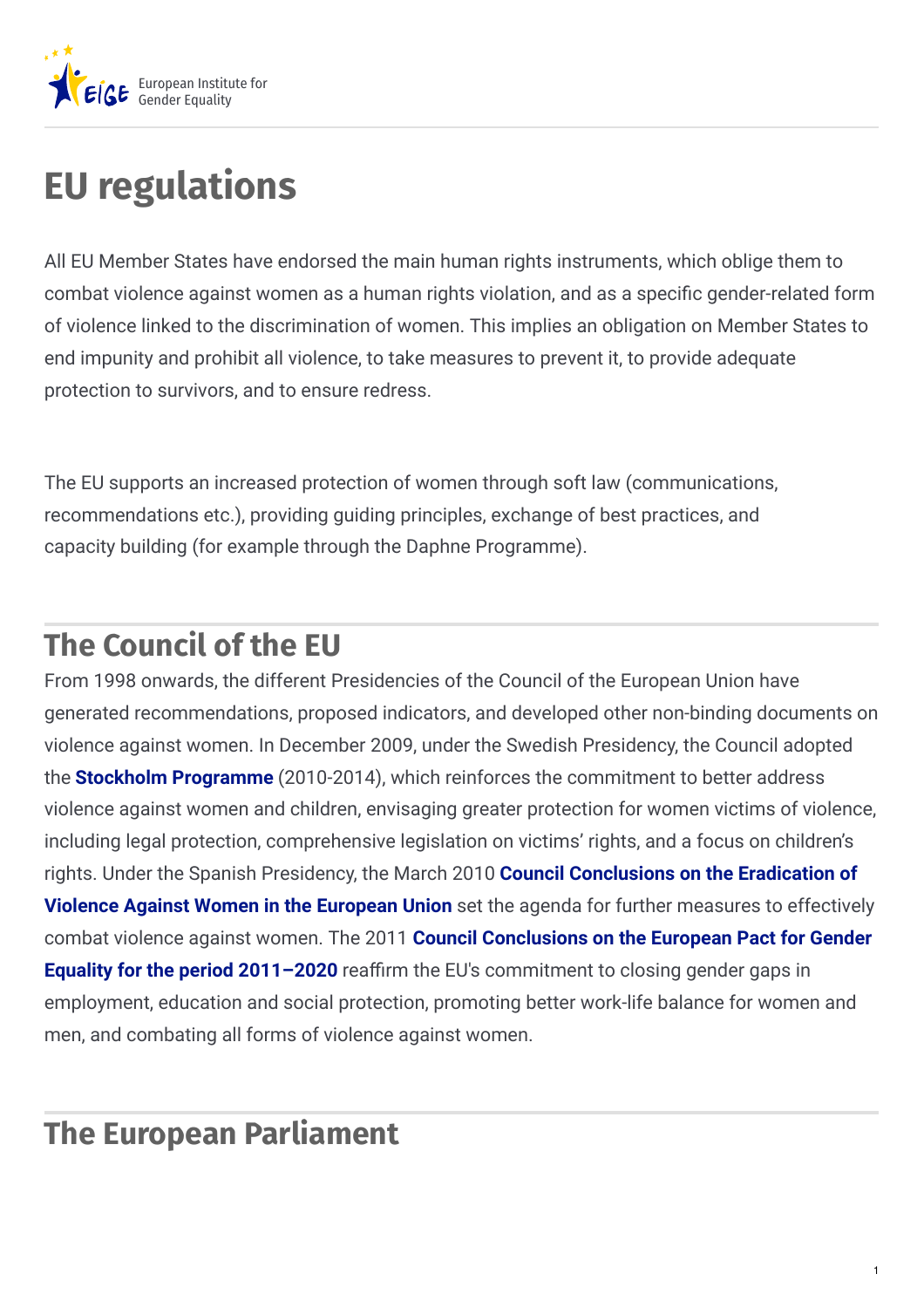While the EU does not have a common policy to deal with [gender-based](http://www.europarl.europa.eu/sides/getDoc.do?pubRef=-//EP//TEXT+TA+P7-TA-2009-0098+0+DOC+XML+V0//EN) violence, the European Parliament resolution of 26 November 2009 on the elimination of violence against women provides a mandate to take action to end violence against women, an extreme expression of gender inequality.

The European Parliament has been a supportive actor in the struggle against gender-based violence by condemning the trafficking of women and female genital mutilation, and has adopted several resolutions on gender-based violence more generally. The European Parliament considers the collection of comparable statistical data and the exchange of good practices between Member States to be of high importance.

#### **The European Commission**

The European Commission explicitly addresses violence against women through various political instruments, mainly the **Strategy for Equality between Women and Men [2010-2015](http://ec.europa.eu/justice/gender-equality/files/strategy_equality_women_men_en.pdf)**, which follows the **[Women's](http://ec.europa.eu/archives/commission_2010-2014/president/news/documents/pdf/20100305_1_en.pdf) Charter** (2010) and the **Roadmap for Equality between women and men [2006-2010](http://eur-lex.europa.eu/legal-content/EN/TXT/?uri=URISERV:c10404)**. In May 2011, the Commission proposed a new legislative package to ensure a minimum level of victim's rights, protection, support, and access to justice.

In line with the Women's Charter, which foresees putting into place a comprehensive and effective policy framework to combat gender-based violence, the European Commission proposals have resulted in important binding acts:

[Regulation](http://eur-lex.europa.eu/LexUriServ/LexUriServ.do?uri=OJ:L:2013:181:0004:0012:en:PDF) (EU) No 606/2013 of 12 June 2013 on mutual recognition of protection measures in civil matters;

Directive [2012/29/EU](http://eur-lex.europa.eu/LexUriServ/LexUriServ.do?uri=OJ:L:2012:315:0057:0073:EN:PDF) of 25 October 2012 establishing minimum standards on the rights, support and protection of victims of crime;

Directive [2011/99/EU](http://ec.europa.eu/justice/criminal/files/directive_2011_99_on_epo_en.pdf) of 13 December 2011 on the European protection order; Directive [2011/36/EU](http://eur-lex.europa.eu/LexUriServ/LexUriServ.do?uri=OJ:L:2011:101:0001:0011:EN:PDF) of 5 April 2011 on preventing and combating trafficking in human beings and protecting its victims, replacing the Council Framework Decision 2002/629/JHA (30). It establishes minimum rules concerning the definition of criminal offences and sanctions in the area of trafficking in human beings, and also introduces common provisions, taking into account the gender perspective, to strengthen the prevention of this crime and the protection of the victims thereof (Article 1);

Directive [2010/41/EU](http://eur-lex.europa.eu/LexUriServ/LexUriServ.do?uri=OJ:L:2010:180:0001:0006:en:PDF) of 7 July 2010 on the application of the principle of equal treatment